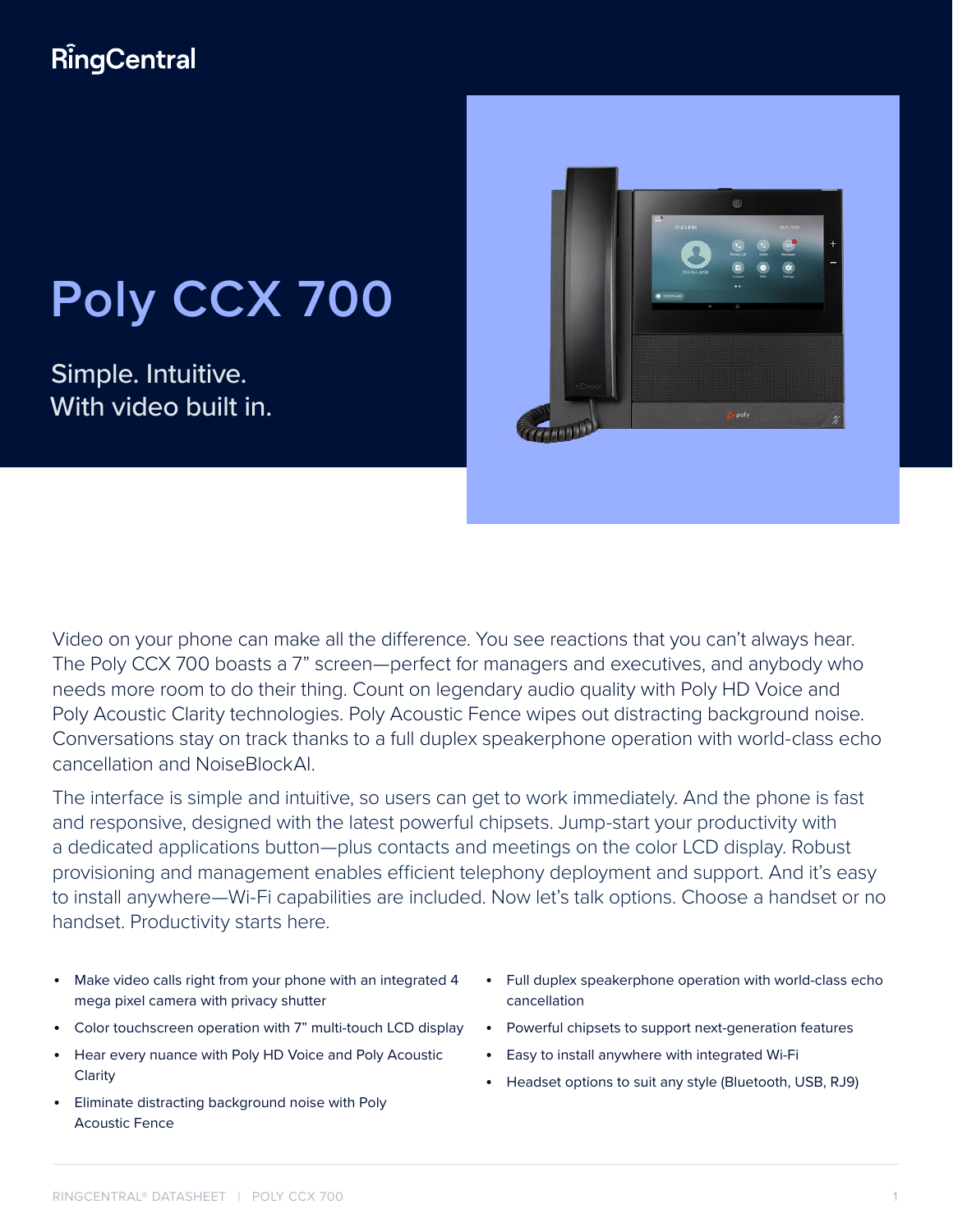## **Benefits**

- Video calling with autofocus and autoexposure presents you looking your best—and a privacy shutter for when you need it.
- Conversations stay on track. Hear every nuance with industryleading sound quality featuring Poly HD Voice.
- Eliminate distracting background noise at the source with exclusive, award-winning Poly Acoustic Fence technology.

## **Specifications**

#### **User interface features**

- Gesture-based, multi-touch-capable touchscreen
- 7" color LCD (1024 x 600 pixel)
- 16:9 aspect ratio screensaver
- On-screen virtual keyboard
- Voicemail support
- Adjustable base height
- One USB type-A port (2.0 compliant) for media and storage applications
- One USB Type-C port (2.0 compliant) for media and storage applications
- Integrated Bluetooth 4.2
- Integrated Wi-Fi
- Unicode UTF-8 character support
- Adjustable font size selection (regular, medium, large)
- Microsoft Exchange calendaring
- Multilingual user interface1 including Chinese, Danish, Dutch, English (Canada/US/UK), French, German, Italian, Japanese, Korean, Norwegian, Polish, Portuguese, Russian, Slovenian, Spanish, and Swedish

#### **Audio features**

- Poly HD Voice technology delivers lifelike voice quality for each audio path: handset, hands-free speakerphone, and optional headset
- Poly Acoustic Clarity technology providing full duplex conversations, acoustic echo cancellation, and background noise suppression
- TIA-920 wideband audio, type 1 compliant (IEEE 1329 full duplex)
- Frequency response—100 Hz–20 kHz for handset, optional headset, and hands-free speakerphone modes
- Codecs: G.711 (A-law and μ-law), G.729AB, G.722 (HD Voice), G.722.1 iLBC
- Easy for IT to manage with robust provisioning and management of telephony deployment and support.
- Multiple headset options are available to suit any working style—in addition to the traditional handset.
- Individual volume settings with visual feedback for each audio path
- Voice activity detection
- Comfort noise generation
- DTMF tone generation (RFC 2833 and in- band)
- Low-delay audio packet transmission
- Adaptive jitter buffers
- Packet loss concealment
- OPUS support

#### **Video standards and protocols**

- H.264 AVC, H.264 high profile encoding
- RGB and YUV raw video

#### **Network and provisioning**

- SIP protocol support
- SDP
- IETF SIP (RFC 3261 and companion RFCs)
- Two-port gigabit Ethernet switch 10/100/1000 Base-TX across LAN and PC ports
- Wi-Fi network connectivity–2.4-2.4835 GHz (802.11b, 802.11g, 802.11n HT- 20)5.15-5.825 GHz (802.11a, 802.11n, HT-20, 802.11n HT-40)
- Conforms to IEEE802.3-2005 (Clause 40) for physical media attachment
- Conforms to IEEE802.3-2002 (Clause 28) for link partner auto-negotiation
- Manual or dynamic host configuration protocol (DHCP) network setup
- Time and date synchronization using SNTP
- FTP/TFTP/HTTP/HTTPS server-based central provisioning for mass deployments
- Provisioning and call server redundancy supported<sup>1</sup>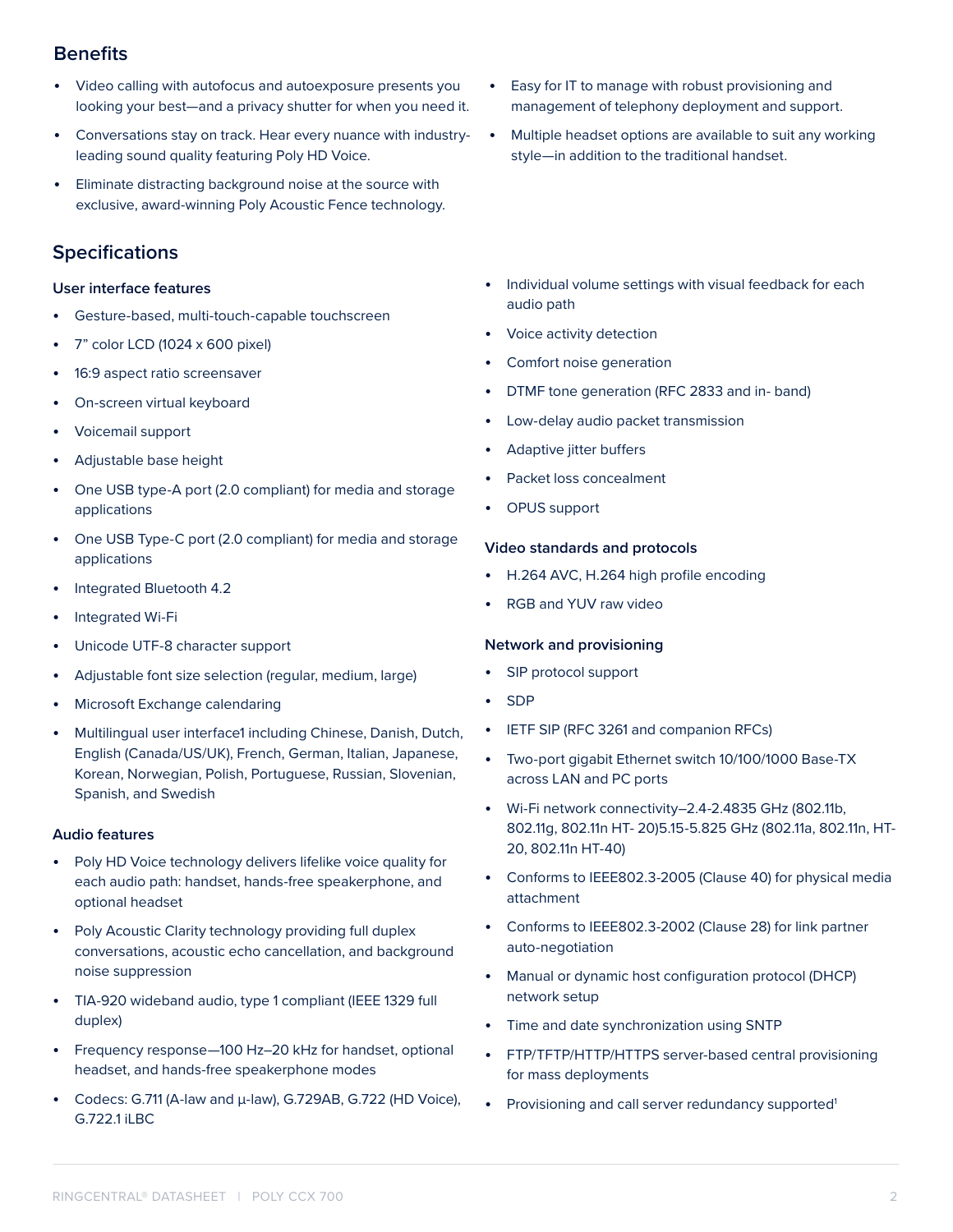- QoS Support—IEEE 802.1p/Q tagging (VLAN), Layer 3 TOS, and DHCP
- VLAN—CDP, DHCP VLAN discovery, LLDPMED for VLAN discovery - Network address translation support for static configuration and "keep-alive"
- SIP signaling
- RTCP and RTP support
- Event logging
- **Syslog**
- Hardware diagnostics
- Status and statistics reporting
- IPv4
- TCP
- UDP
- DNS-SRV

### **Camera features**

- 1080p at 30 fps frame rate
- 4 mega pixel camera with privacy shutter
- Automatic exposure and white balance
- Autofocus, 8cm-infinity
- 4x electronic zoom (1.4x lossless)

#### **Headset and handset compatibility**

- Dedicated RJ-9 headset port
- Hearing aid compatibility to ITU-T P.370 and TIA 504A standards
- Compliant with ADA Section 508 Subpart B 1194.23 (all)
- Hearing aid compatible (HAC) handset for magnetic coupling to hearing aids
- Compatible with commercially available TTY adapter equipment
- USB headset support
- Bluetooth headset support

#### **Security**

- 802.1X authentication and EAPOL
- Media encryption via SRTP
- Encrypted configuration files
- Digest authentication
- Password login
- Support for URL syntax with password for boot server address
- HTTPS secure provisioning
- Support for signed software executables
- Wi-Fi encryption: WEP, WPA-Personal, WPA2-Personal, WPA2-Enterprise with 802.1X (EAP-TLS, PEAP-MSCHAPv2)

#### **Power**

- Built-in auto sensing IEEE 802.3at Power over Ethernet (Class 4) 25 W (Max)
- External universal AC/DC adapter (optional), 48 VDC @ 0.52A (25 W)

#### **Regulatory approvals2**

- Argentina ENACOM
- Australia RCM
- Brazil ANATEL
- Canada ICES and NRTLC
- China CCC and SRRC
- China RoHS 2.0
- **EEA CE Mark**
- Eurasian Customs Union EAC
- India WPC
- Indonesia SDPPI
- Israel MOC
- Japan MIC & VCCI
- Malaysia SIRIM
- Mexico IFETEL and NYCE
- NZ Telepermit
- Saudi Arabia CITC
- Singapore IMDA
- South Africa ICASA
- South Korea KC
- **Taiwan NCC**
- UAE TRA
- USA FCC and NRTL

#### **Radio**

- USA–FCC Part 15.247 & FCC Part 15.407
- Canada–RSS 247 Issue2
- EU–ETSI EN 300 328 & ETSI EN 301 893